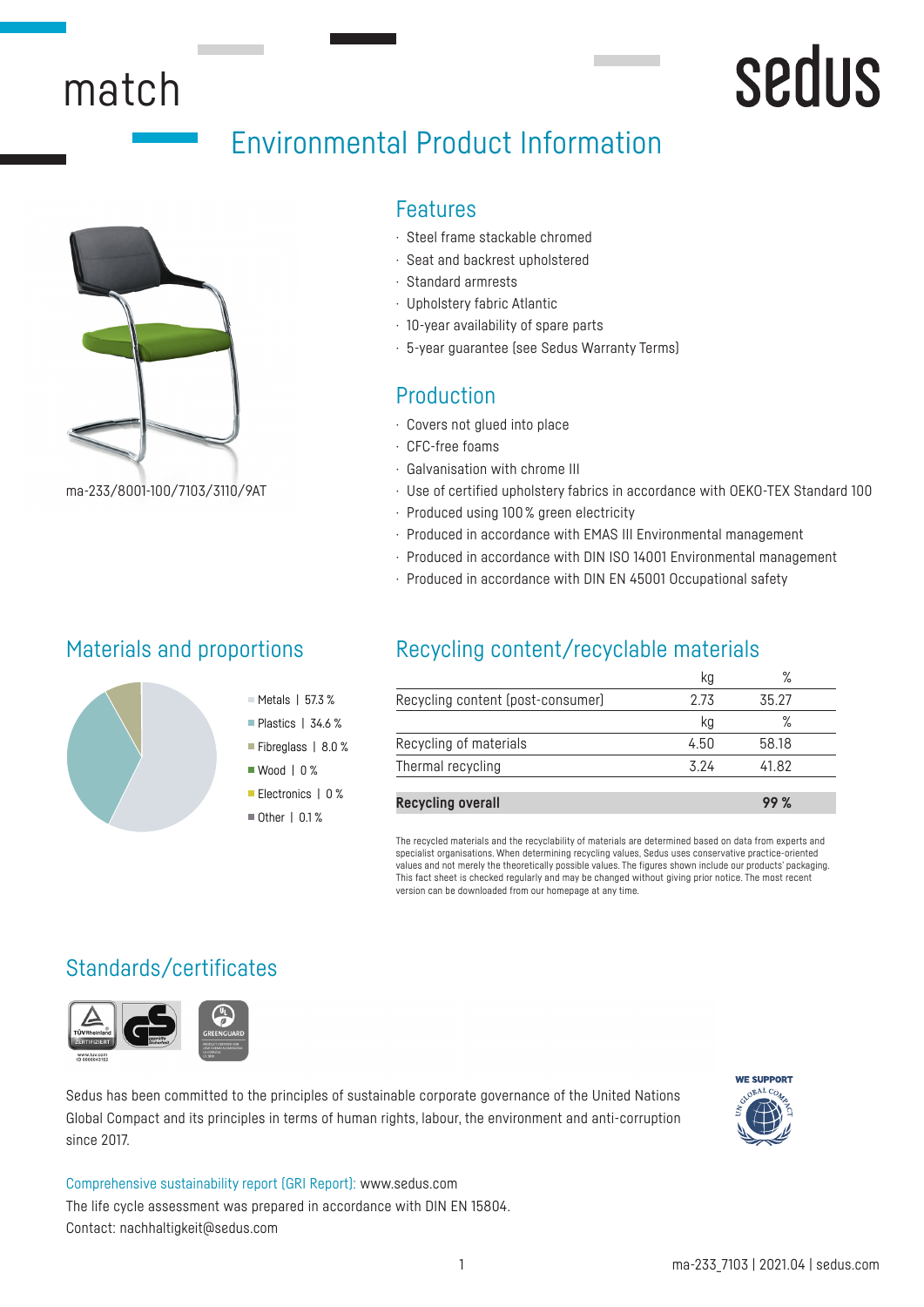## match Environmental Product Information

## sedus



Statement

We develop products which bring together first-class quality, design, ergonomics, durability as well as ecological and economic standards in a balanced and unmistakable way – perfectly in line with our customers' needs. To this end, we set high standards for each life phase of the product.

We purchase around two thirds of the steel, aluminium and wood which we require to produce our products in Germany and almost all the rest from Europe, this helps us to avoid long delivery routes whilst, at the same time, boosting the local economy. We use materials which have been tested and assessed with respect to potentially adverse effects on human health and the environment.

## REACH Regulation

This product contains no substances as per the candidate list of the REACH Regulation, Annex XIV, above the limit value of 0.1 % mass percent.

## Electrical appliance law

WEEE Reg No. DE 15163456 Electrical components were registered by Sedus or our suppliers as per the Electrical appliance law.

## **Materials**

Composition of the materials used for the model: ma-233/8001-100/7103/3110/9AT Reference quantity: 1 unit

### Metals

|       |       |      | o.<br>$\sqrt{2}$ |  |
|-------|-------|------|------------------|--|
| Steel |       | 4.37 | 5729             |  |
|       |       |      |                  |  |
|       | 57.3% |      |                  |  |

### Plastics

|                      | kg                  | $\sqrt{\circ}$ |  |
|----------------------|---------------------|----------------|--|
| Polyamide 6.6 (PA66) | 1.43                | 18.73          |  |
| PUR foam             | በ 78                | 10 19          |  |
| Polyester fabric     | 0.38                | 5.01           |  |
| Various plastics     | $<$ $\cap$ 1 $\cap$ | 0.65           |  |

34.6 %

## Other materials

|                   | кg     | $\circ$<br>/о |  |
|-------------------|--------|---------------|--|
| Fibreglass        | 0.61   | 8.00          |  |
| Wood              | 0.00   | 0.00          |  |
| Electronics       | 0.00   | 0.00          |  |
| Various materials | < 0.10 | 0.13          |  |

8.1 %

**Total weight (without packaging) 7.63 kg**

Disclaimer: The material list given may not include all the materials used in this product (e.g. adhesives, coatings, residues etc.).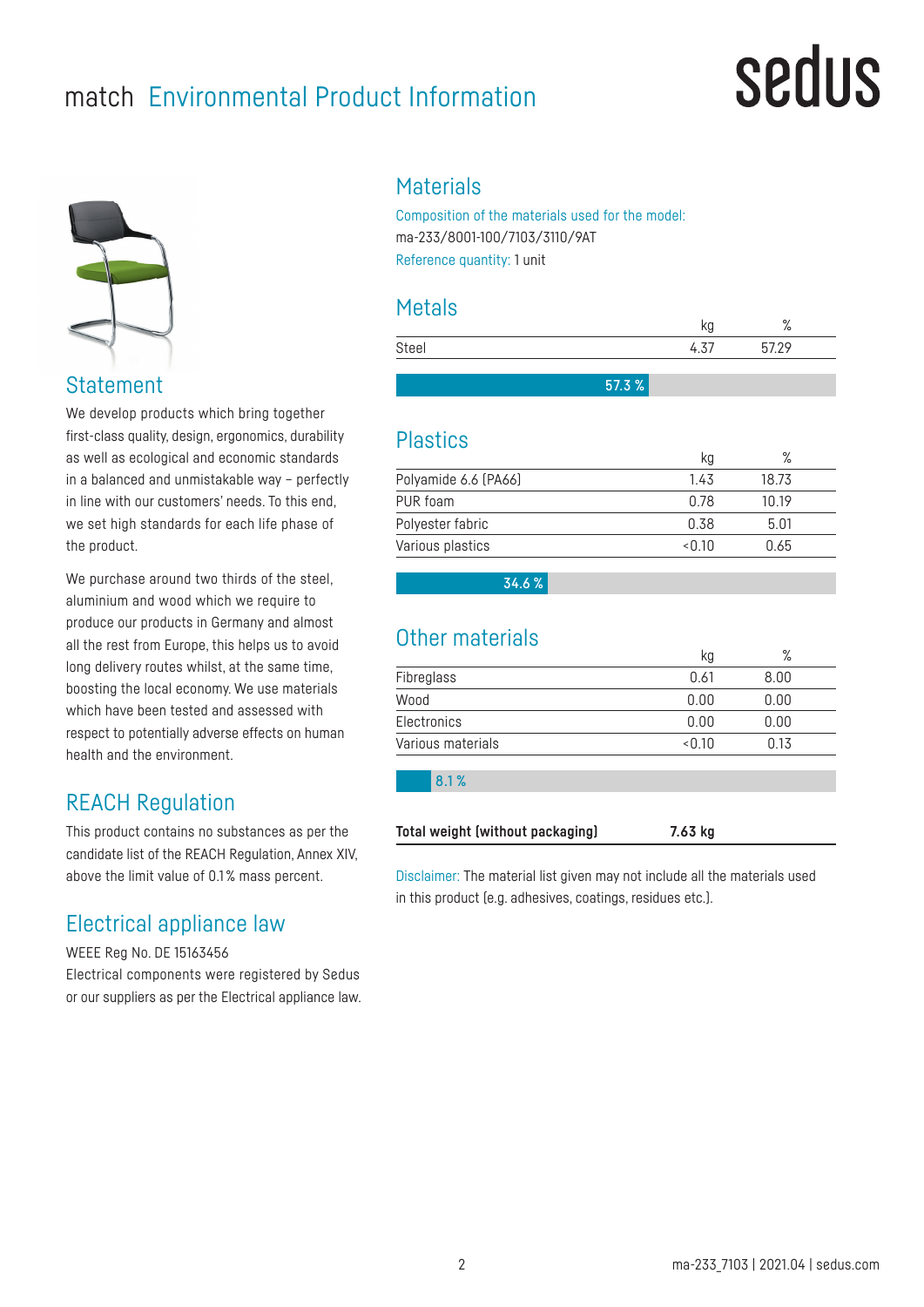## match Environmental Product Information

## sedus

## Material cycle



## Global warming potential within the product life cycle



### Procurement and transport

It is always in Sedus' interest to purchase resources and production means from nearby partners whenever this is economically viable. Communication is easier, there are no customs duties or currency risks and shorter shipping routes are less harmful for the environment. That's why, our most important supplier country is Germany followed by other European states. The percentage of deliveries from non-European countries was less than 3% in 2018. The proximity of the suppliers results in short shipping routes.

## Production

Sedus is characterised by its impressive vertical range of manufacture. Key, environmentally relevant processes thus take place in our production facilities which are subject to regular certification.

## Waste management and recycling

Sedus works exclusively with certified specialist disposal firms which it audits at regular intervals. It has worked closely with a complete disposer since 2013. We recycle paper, cardboard, plastic, glass, wood and metal at all sites. To avoid waste, the rejection rate during the production process is monitored and continually improved.

## Creator of the life cycle assessment

thinkstep AG, Hauptstraße 111-113, 70771 Leinfelden-Echterdingen, Germany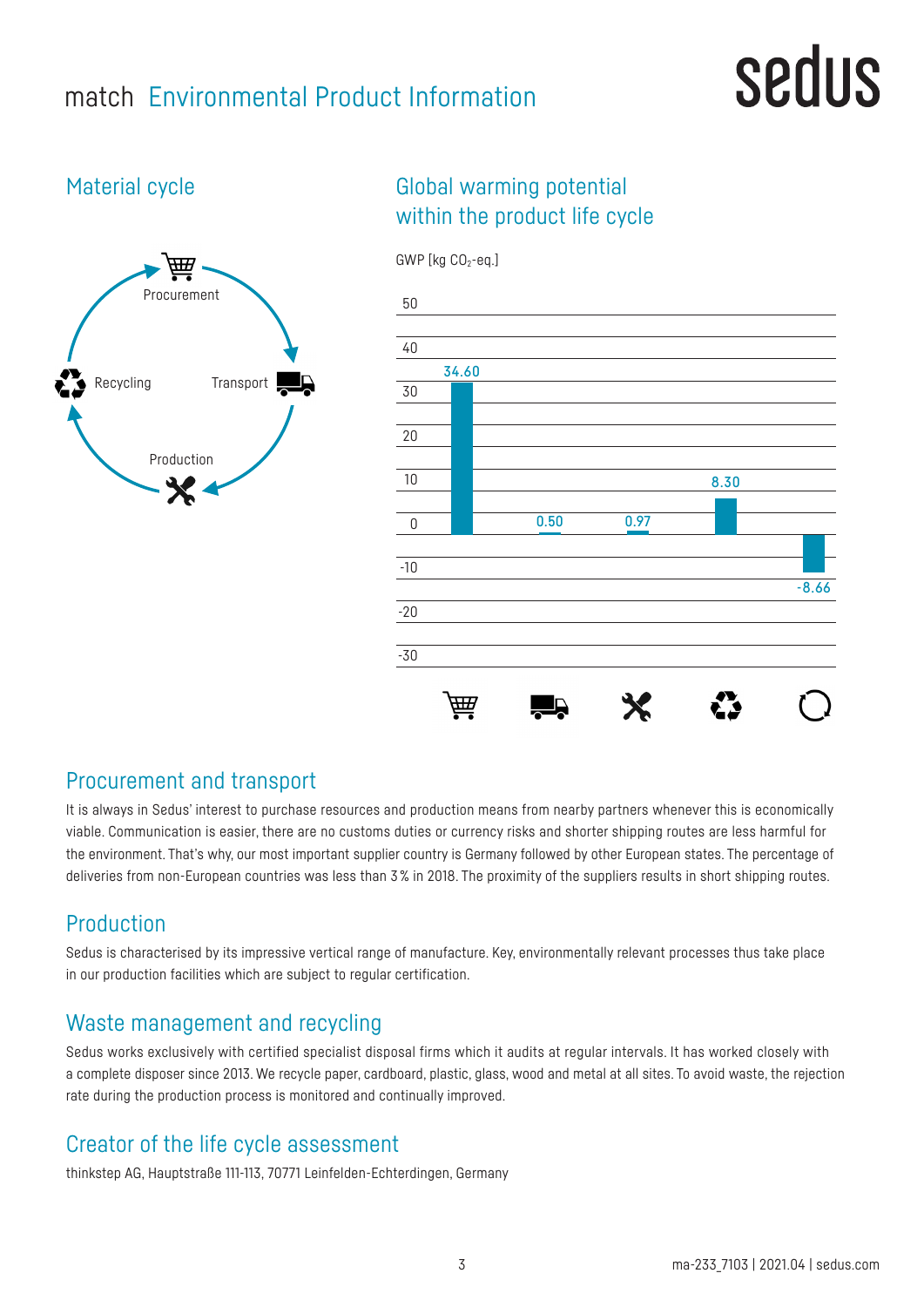## match Environmental Product Information

# sedus

| Life cycle                                                                                                                    |                       | 茜 音 メ        |                | णि             |               |
|-------------------------------------------------------------------------------------------------------------------------------|-----------------------|--------------|----------------|----------------|---------------|
| <b>ENVIRONMENTAL IMPACTS</b>                                                                                                  | <b>Unit</b>           | $A1 - A3$    | C <sub>3</sub> | C <sub>4</sub> | D             |
| <b>GWP</b> Global warming potential                                                                                           | [kg $CO2$ -eq.]       | $3.61E + 01$ | 8.30E+00       | 1.59E-05       | $-8.66E + 00$ |
| <b>ODP</b> Ozone depletion potential                                                                                          | [ $kg$ CFC-11-eq.]    | 1.44E-09     | 7.38E-13       | 3.61E-18       | 1.28E-12      |
| <b>AP</b> Acidification potential                                                                                             | [kg $SO2$ -eq.]       | $2.24E - 01$ | 1.10E-02       | $9.42E - 08$   | $-1.94E-02$   |
| <b>EP</b> Eutrophication potential                                                                                            | [kg $PO_4^{3-}$ -eq.] | 9.00E-03     | 3.91E-04       | 1.30E-08       | $-1.74E-03$   |
| <b>POCP</b> Photochemical ozone creation potential                                                                            | [kg ethene-eq.]       | 1.46E-02     | 2.02E-04       | 7.32E-09       | $-2.33E-03$   |
| ADPE Abiotic depletion potential for non fossil resources                                                                     | [kg Sb-eq.]           | 8.75E-05     | 3.72E-06       | 6.11E-12       | 3.18E-07      |
| ADPF Abiotic depletion potential for fossil resources                                                                         | [MJ]                  | $5.30E + 02$ | $1.41E + 01$   | 2.06E-04       | $-8.13E + 01$ |
|                                                                                                                               |                       |              |                |                |               |
| <b>RESOURCE USE</b>                                                                                                           | <b>Unit</b>           | $A1 - A3$    | C <sub>3</sub> | C <sub>4</sub> | D             |
| <b>PERE</b> Use of renewable primary energy<br>excluding renewable primary energy resources<br>used as raw materials          | [MJ]                  | $5.76E + 01$ | $3.03E + 00$   | 2.64E-05       | $-2.40E + 00$ |
| <b>PERM</b> Use of renewable primary energy<br>resources used as raw materials                                                | [MJ]                  | 1.89E-01     | $-1.89E - 01$  | $0.00E + 00$   | $0.00E + 00$  |
| PERT Total use of renewable primary energy resources                                                                          | [MJ]                  | $5.78E + 01$ | $2.84E + 00$   | 2.64E-05       | $-2.40E + 00$ |
| <b>PENRE</b> Use of non renewable primary energy<br>excluding non renewable primary energy resources<br>used as raw materials | [MJ]                  | $4.77E + 02$ | $9.10E + 01$   | $2.14E - 04$   | $-8.56E+01$   |
| <b>PENRM</b> Use of non renewable primary energy<br>resources used as raw materials                                           | [MJ]                  | $7.53E + 01$ | $-7.53E + 01$  | $0.00E + 00$   | $0.00E + 00$  |
| <b>PENRT</b> Total use of non renewable<br>primary energy resources                                                           | [MJ]                  | $5.52E + 02$ | $1.57E + 01$   | $2.14E - 04$   | $-8.56E+01$   |
| <b>SM</b> Use of secondary material                                                                                           | [kg]                  | 8.88E-01     | $0.00E + 00$   | $0.00E + 00$   | $0.00E + 00$  |
| RSF Use of renewable secondary fuels                                                                                          | [MJ]                  | $0.00E + 00$ | $0.00E + 00$   | $0.00E + 00$   | $0.00E + 00$  |
| NRSF Use of non renewable secondary fuels                                                                                     | [MJ]                  | $0.00E + 00$ | $0.00E + 00$   | $0.00E + 00$   | $0.00E + 00$  |
| <b>FW</b> Use of net fresh water                                                                                              | [m <sup>3</sup> ]     | 2.58E-01     | 1.72E-02       | 4.08E-08       | $-6.18E - 03$ |

| <b>OUTPUT FLOWS AND WASTE CATEGORIES</b> | Unit | $A1 - A3$    | C <sub>3</sub> | C4           | D             |
|------------------------------------------|------|--------------|----------------|--------------|---------------|
| <b>HWD</b> Hazardous waste disposed      | [kg] | 7.58E-07     | 9.94E-08       | 3.67E-12     | $-4.96E - 08$ |
| <b>NHWD</b> Non hazardous waste disposed | [kg] | $2.09E + 00$ | $5.12E + 00$   | $1.00E - 03$ | $-1.21E - 01$ |
| <b>RWD</b> Radioactive waste disposed    | [kg] | 8.51E-03     | $6.16E - 04$   | 3.09E-09     | $-1.70E - 03$ |
| <b>CRU</b> Components for re-use         | [kg] | $0.00E + 00$ | $0.00E + 00$   | $0.00E + 00$ | $0.00E + 00$  |
| <b>MFR</b> Materials for recycling       | [kg] | $0.00E + 00$ | $3.48E + 00$   | $0.00E + 00$ | $0.00E + 00$  |
| <b>MER</b> Materials for energy recovery | [kg] | $0.00E + 00$ | $3.26E + 00$   | $0.00E + 00$ | $0.00E + 00$  |
| <b>EEE</b> Exported electrical energy    | [MJ] | $0.00E + 00$ | $8.54E + 00$   | $0.00E + 00$ | $0.00E + 00$  |
| <b>EET</b> Exported thermal energy       | [MJ] | $0.00E + 00$ | 1.56E+01       | $0.00E + 00$ | $0.00E + 00$  |